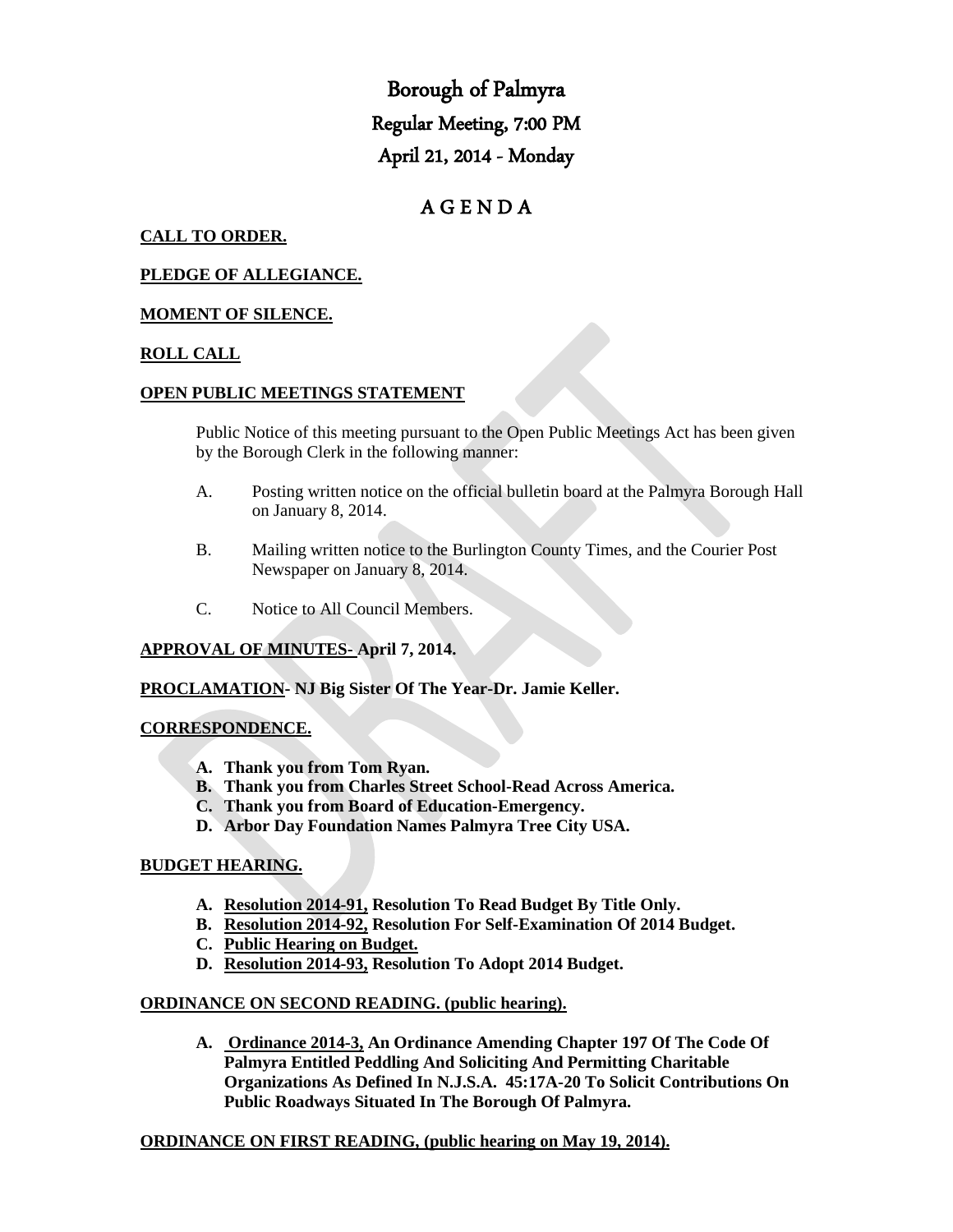**A. Ordinance 2014-4, An Ordinance To Provide For And Determine The Rates Of Compensation Of Each Employee And Officer Of The Borough Of Palmyra For Years 2014 and 2015.**

**RESOLUTIONS. Consent Agenda- Resolution 2014-95 to Resolution 2014-108 will be enacted as a single motion, if any resolution needs additional discussion it will be removed from the consent agenda and voted on separately**

- **A. Resolution 2014-94, Resolution Awarding Environmental Resolutions Engineering Services For Sale Of Property For Development In An Amount Not To Exceed \$11,625.00.**
- **B. Resolution 2014-95, Resolution Awarding Environmental Resolutions Engineering Services For Borough Street Condition Inventory Updates In An Amount Not To Exceed \$1,750.00.**
- **C. Resolution 2014-96, Resolution Awarding Environmental Resolutions Engineering Services For Additional Signage Project In An Amount Not To Exceed \$3,500.00.**
- **D. Resolution 2014-97, Resolution Appointing Environmental Resolutions As The Borough Of Palmyra's Playground Safety Inspection Service In An Amount Not To Exceed \$3,200.**
- **E. Resolution 2014-98, Resolution Authorizing A Change Order For CB Structures-Police Car Port Project In The Amount Of \$287.00.**
- **F. Resolution 2014-99, Resolution Endorsing The Borough Of Palmyra's Application For New Jersey Department Of Transportation-Transportation Alternatives Program(TAP) Application.**
- **G. Resolution 2014-100 Resolution Appointing Ronald Holt As Fire Inspector For The Borough Of Palmyra At A Rate Of \$16.00 Per Hour Not To Exceed Six(6) Hours Per Week Effective May 2, 2014.**
- **H. Resolution 2014-101, Resolution Authorizing The Sale Of Impounded Vehicles On GovDeals.com.**
- **I. Resolution 2014-102, Resolution Authorizing An Application And Committing To The Maintenance Of A Project Funded By The New Jersey Department Of Transportation (NJDOT) Safe Routes To School.**
- **J. Resolution 2014-103, Resolution Authorizing The Payment Of Bills For March, 2014 In The Amount Of \$ .**
- **K. Resolution 2014-104, Resolution Establishing The Annual Rates Of Compensation And/or Hourly Rates Paid To Borough Employees.**
- **L. Resolution 2014-105, Resolution Adopting Personnel Policies And Procedures Manual And Supervisory Supplement To The Personnel Policies And Procedures Manual And Public Works Addendum.**
- **M. Resolution 2014-106, Resolution Authorizing The Filing Of An Appeal With The New Jersey Tax Court For The Roto Cylinders, Inc. Property.**
- **N. Resolution 2014-107, Resolution Authorizing The Filing Of An Appeal With The New Jersey Tax Court For The River Villas Mews, LLC Property.**
- **O. Resolution 2014-108, Resolution Authorizing The Mayor To Sign A Contract With The YMCA Of Burlington/Camden Counties To Operate A Summer Camp In The Palmyra Community Center.**

# **COMMITTEE REPORTS.**

# **ADMINISTRATOR REPORT.**